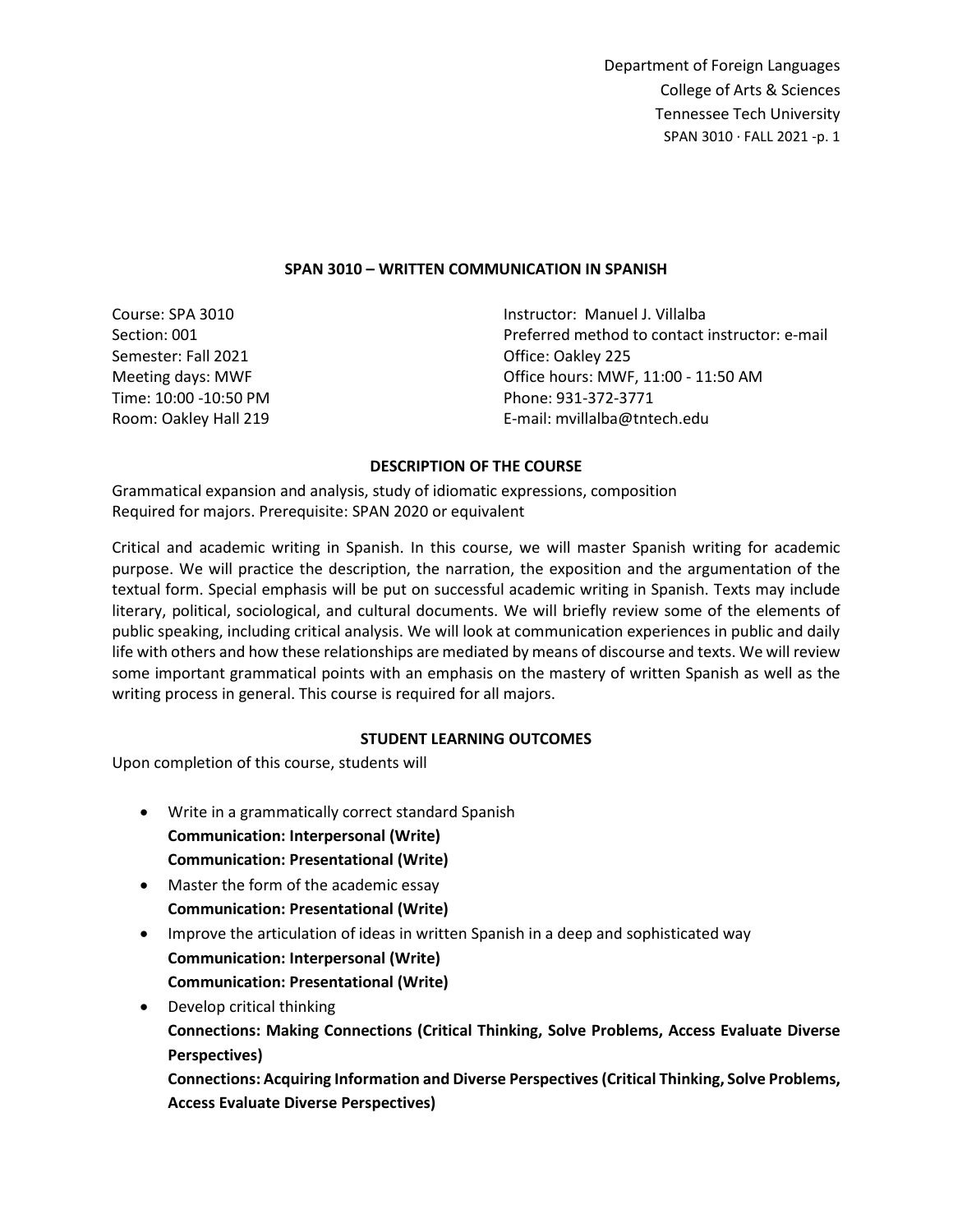- Recognize the academic register of the Spanish language **Communication: Interpersonal (Write) Cultures: Relating Cultural Practice to Perspectives (Investigate, Explain, Reflect) Cultures: Relating Cultural Products to Perspectives (Investigate, Explain, Reflect)**
- Distinguish between formal and colloquial varieties of Spanish language **Comparisons: Language Comparisons (Investigate, Explain, Reflect) Comparisons: Cultural Comparisons (Investigate, Explain, Reflect)**

# **MATERIALS**

# **Required texts**

- Bleichmar, Guillermo, and Paula Cañón. *Taller de escritores.* 3nd ed., Vista, 2021.
- *Supersite Plus* access that accompanies the textbook. The passcodes are included if you buy the text NEW. If you buy the text USED, your passcodes for *Supersite Plus* are sold separately in the bookstore. You may also purchase the access to the *Supersite Plus* online.

### **Recommended texts**

- *Ortografía de la Lengua Española*. Madrid: Real Academia Española, Asociación de Academias de Lengua Española & Espasa Calpe, 2003. Print.
- *Diccionario Panhispánico de Dudas*. Madrid: Real Academia Española: Asociación de Academias de la Lengua Española & Santillana, 2005. Print. (Also on-line: http://www.rae.es/rae.html)
- *Diccionario de la Lengua Española*. 22.ª edition. Madrid: Real Academia Española: Asociación de Academias de la Lengua Española & Espasa Calpe, 2001. Print. (Also on-line: http://www.rae.es/rae.html)
- *The Oxford Spanish Dictionary (Spanish-English/English Spanish)*, eds. Beatriz Galimberti Jarman – Roy Russell. Oxford: Oxford University Press, 2008.
- *WordReference.com (English-Spanish Dictionary)* On-line source: http://www.wordreference.com/es/translation.asp

### **iLearn**

Our section has a shell on iLearn that will be updated regularly with announcements, handouts for students to print out and other useful information. Students will be responsible for checking this site at least once in between class sessions.

### **METHODOLOGY**

This is a **workshop, hands-on course**. The methodology is **student-centered and process-based**, with an emphasis on small group discussion, interaction, critical reflection, self-correction, peer feedback, peer editing, and personal accountability. The instructor will assign **small groups on a rotating basis**. There will be brief lectures on grammar, dictionary skills, and writing & editing techniques. However, the **primary role of the instructor is to** *facilitate and support* **the process** of 1) generating ideas, developing topics, ordering ideas, and 2) the process of drafting, revising, self-editing, peer-editing, and analyzing the written product. The instructor may highlight errors on students' compositions and assign a grade based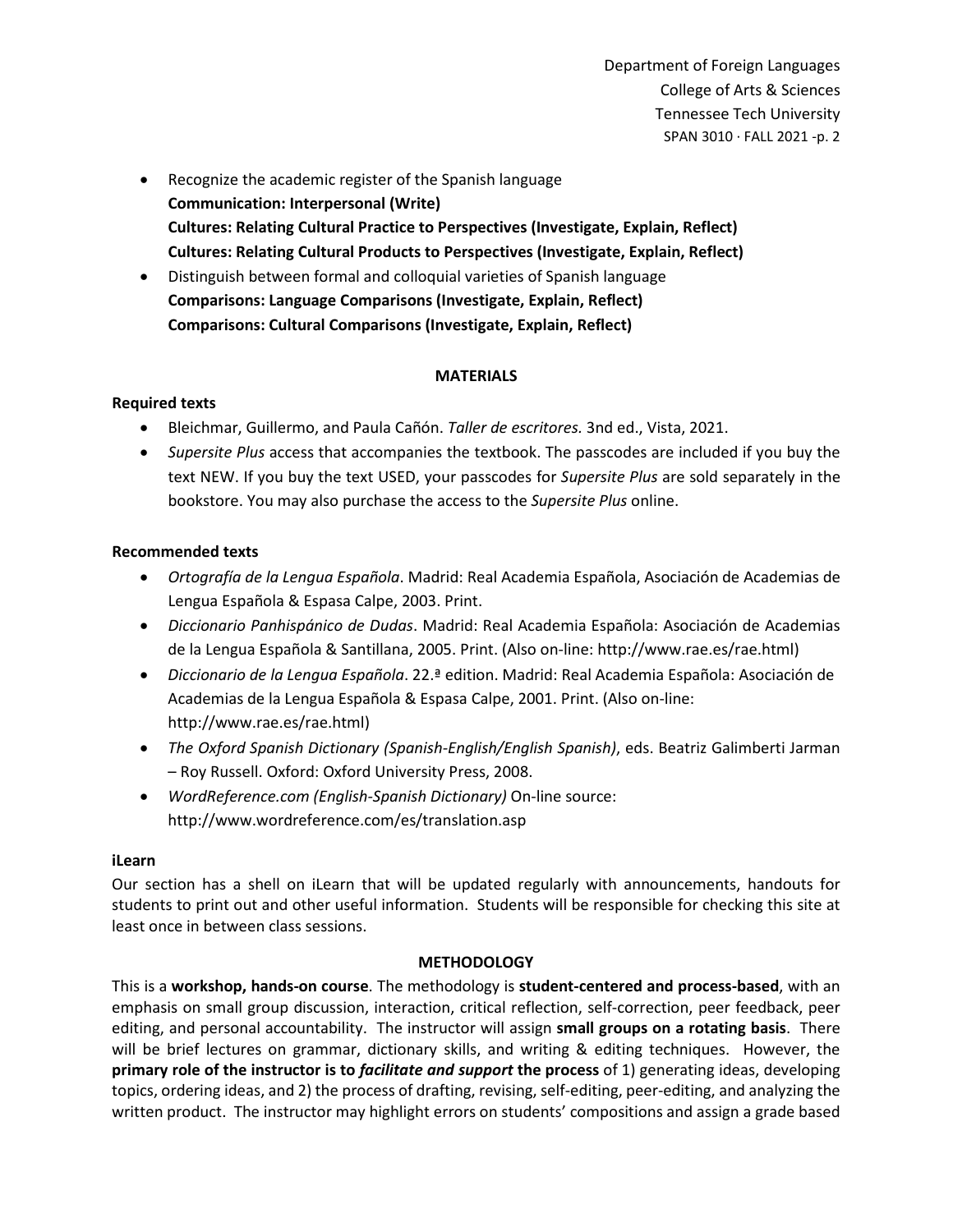on a detailed assessment rubric, but students will correct their own errors as much as possible based on checklists and their own progress notes. Research shows that, with guidance, intermediate and higherlevel students are capable of self-correcting at least 75% of their own errors. Note that even though the main focus of this course is composition and grammar review, we will be using an **integrated approach to learning**, incorporating all four language skills.

# **COURSE REQUIREMENTS**

# **Exams [30% (15% each)]**

A midterm exam and a final exam are required for this course. Both exams will test, first, the grammatical points of the book; second, the meta-linguistic skills attained by the students thought the "talleres" and, finally, their knowledge of the readings discussed in class.

# **Final research paper (20%)**

This is a task that requires: a) to read a book or to watch a movie in Spanish, b) to choose an aspect you find interesting in the book or the movie along with a theoretical approach that could help you to interpreter it, c) to articulate a plausible interpretation of the book or movie selected, d) to write a 5-6 pages research paper that exhibits excellent analysis in clear and understandable Spanish, e) to format the paper following the MLA handbook guidelines.

## **Blog (15%)**

Each student will write a weekly blog (12 entries total). Each entry will have an assigned topic. The students must remember that this content is public. The blog tools can be found on iLearn. The minimum length of each entry will be 400 words. The deadline of every entry will be Sunday at 11:59 pm. No late materials will be considered.

In addition, every student will have to write one comment in three blog entries of other fellow students every time that a blog entry is assigned. (12 entries X 3 comments = 36 comments total) The grade of the comments will be part of the participation grade. If any student considers that, s/he does not want to make public his/her work for the class, s/he must explain his/her concern to the instructor, and s/he will be assigned an alternative way to submit this assignment in a traditional private way.

### **Presentation (5%)**

All the students will present in Spanish information about a cultural aspect related to a Hispanic country. Each presentation will be 10 minutes. The instructor will explain the instructions and the grading criteria during the course.

### **Homework (15%)**

Closely related to in class participation is the completion of web-based assignments. This involves reading the pages indicated in the syllabus, and writing up or completing grammar exercises online, as specified in the calendar. All homework assignments must be completed by the deadlines established in the calendar. No late homework assignments will be accepted.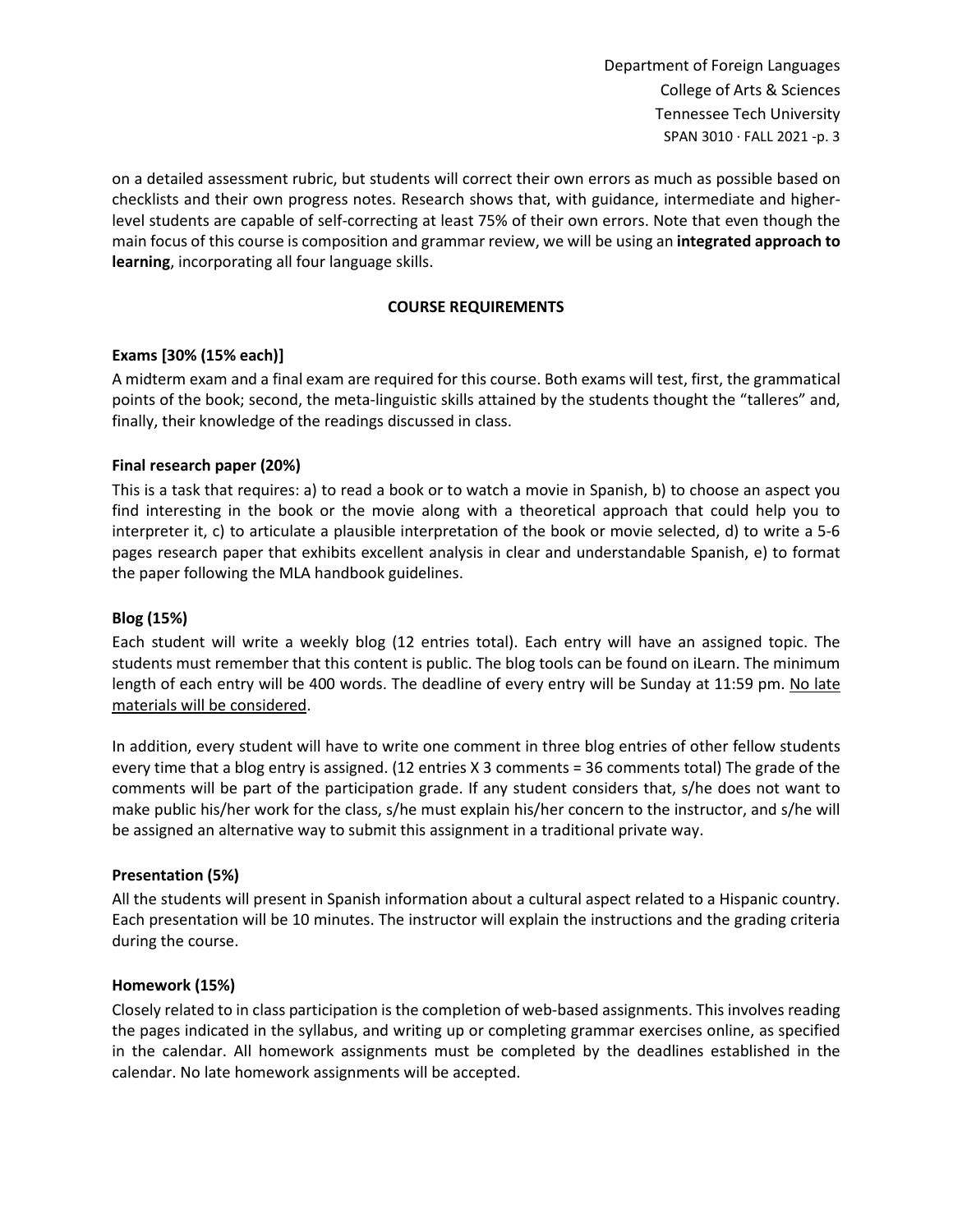#### **Debates and discussions (10%):**

Once a week the students will meet in groups via Zoom to discuss the readings from the textbook or to debate different topics. The questions and prompts can be found in iLearn. Each debate and discussion must be conducted entirely in Spanish. All the students in the group must participate actively. Each meeting need be recorded and sent to the instructor. The deadline of every recording will be Friday at 11:59 pm. The videos will be sent by email, using OneDrive or SharePoint. No late recordings will be considered.

### **Participation (5%)**

Active, scholarly participation is mandatory in this class. All students are expected to participate in every class meeting by responding to questions from the instructor and fellow students as well as by commenting on the readings and assignments due in each particular session. No outstanding grade can be obtained in this class without constant, proactive, responsible, and scholarly participation. Points will be taken off the students' participation grades each time that the instructor notices a lack of preparation in the student or when s/he should fail to bring to class the materials required.

A participation grade will be given to students at the middle and at the end of the semester. This grade evaluates how well students come to class prepared to engage in class and group discussion, as well as activities. In addition, the attendance will be reflected in the final participation grade (See "Attendance").

#### **Attendance**

Attendance in this class is mandatory. The TTU Academic Development Program Faculty recognizes the necessity of regular classroom /workshop/lab engagement [attendance] as a basic cornerstone of the learning process. Attendance is required and expected by the instructor.

The student is allowed three (3) unexcused absences. After the third absence, one point will be deducted from the student's final grade for each subsequent UNEXCUSED absence. Also, remember that arriving to class 10 minutes after the scheduled beginning of the session counts as an absence. Similarly, three tardies of less than 10 minutes will also be counted as an absence. Lack of preparation for the class can be recorded as an absence.

Regular attendance is a definite part of the total performance required for the satisfactory completion of this course, and an unsatisfactory attendance record may adversely affect the final grade. After five (5) unexcused absences, the instructor has the prerogative to assign the student a grade of "F" for the semester.

University attendance policy [TTU Undergraduate Catalog] does not recognize excused absences or excused tardiness. Likewise, TBR policy does not recognize excused absences or excused tardiness. Academic Development Program policy requires two (2) hours of ADP-directed work in the ADP Learning Center for each class hour missed for each absence the student wishes to have waived.

It is the STUDENT'S RESPONSIBILITY, not the instructor's, to ask about work missed due to absence or tardiness. Coursework not turned in on time due to absence or tardiness may be refused by the instructor. If late work is accepted, it will usually receive a 10% grade reduction per class meeting late, unless arrangements have been made with the instructor ahead of time.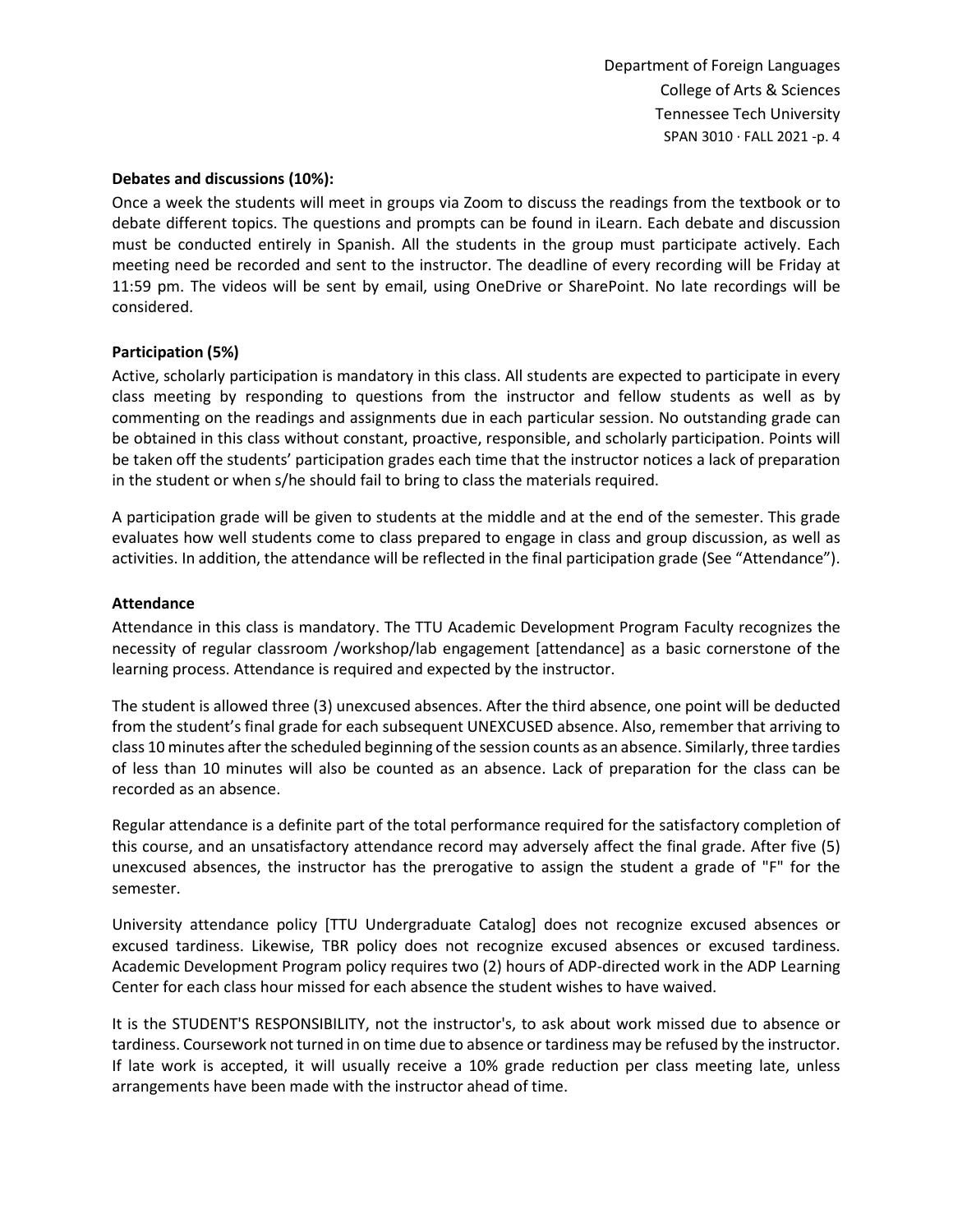Remember: Non-attendance, poor attendance, or withdrawal may seriously affect lottery scholarship/financial aid.

#### **Excused absences**

An excused absence is one that occurs due to illness, injury, or death in the student's immediate family. No excuses will be accepted one week after the circumstance occurred. The student must verify these circumstances with official documentation to be submitted to the Office of Student Affairs as soon as they return to class. The Office of Student Affairs will contact the professor for the absence to be excused. The professor under no circumstance will take any documentation directly from the student.

Please note: If you are participating in any university-sponsored event in which you must be absent from class, an official letter from a TTU faculty or staff member must list these dates and be presented to the Office of Student Affairs at the beginning of the semester. Students are expected to withdraw from the class if more than 20% of the classes scheduled for the semester are missed (excused or unexcused) per university policy.

### **FINAL GRADE**

- Exams: 30%
- Final paper: 20%
- Blog: 15%
- Presentation: 5%
- Homework: 15%
- Debates & discussions: 10%
- Participation: 5%

### **§ Grade scale: A = 90-100; B = 80-89; C = 70-79; D = 60-69; E = 0-59.**

#### **CALENDAR**

| Fecha                                | Tema(s) a discutir en clase                                                   |
|--------------------------------------|-------------------------------------------------------------------------------|
| Clase 1:<br>Viernes,<br>20 de agosto | Presentación del instructor<br>e introducción al curso                        |
| Domingo,<br>22 de agosto             | No hay asignaciones especiales.                                               |
| Clase 2:<br>Lunes,<br>23 de agosto   | Taller 1 - Lenguaje oral y escrito<br>Taller 2 - La condensación del lenguaje |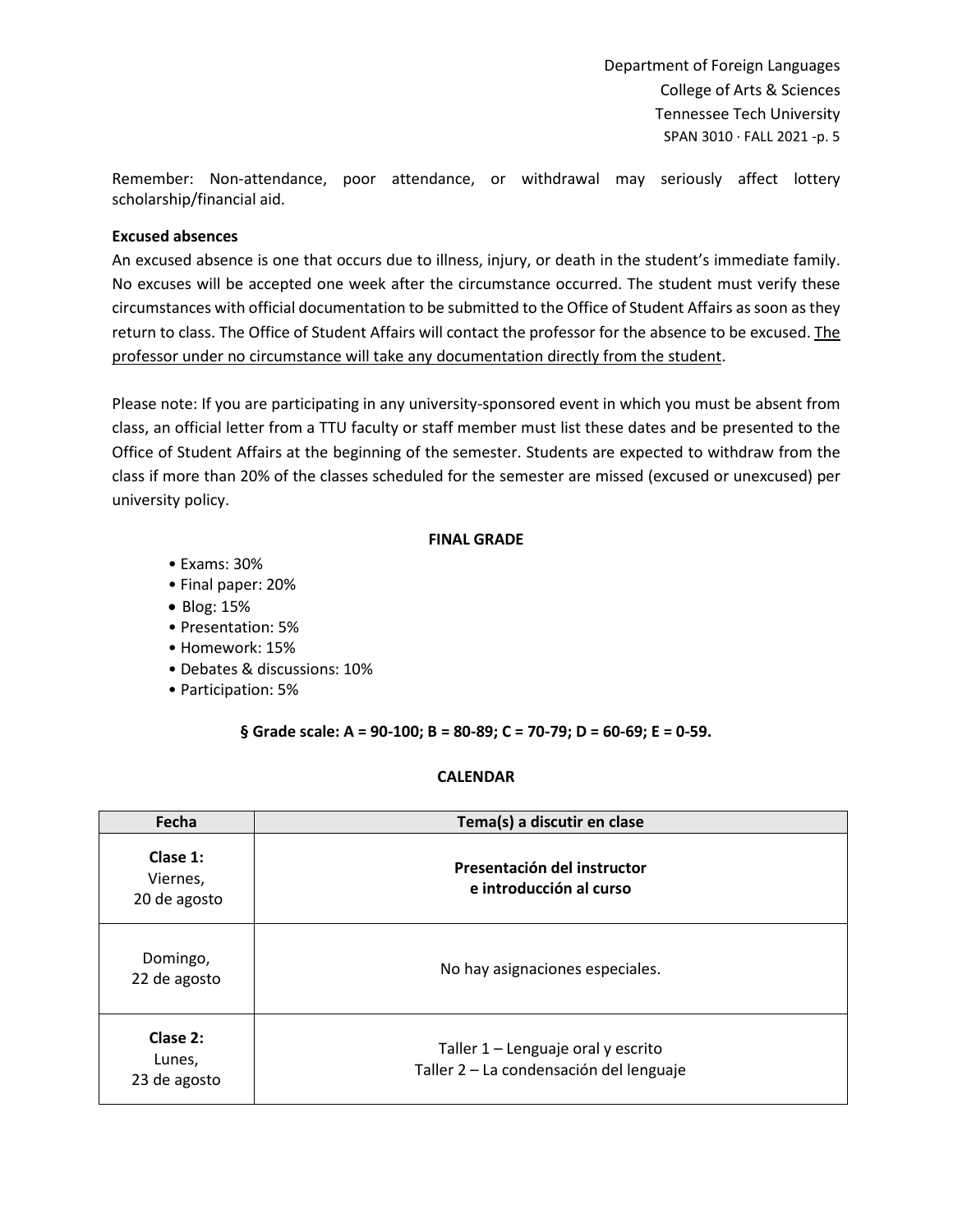| Fecha                                     | Tema(s) a discutir en clase                                         |
|-------------------------------------------|---------------------------------------------------------------------|
| Clase 3:<br>Miércoles,<br>25 de agosto    | Presente & SER/ESTAR (11-13)<br>Presentación 1                      |
| Clase 4:<br>Viernes,<br>27 de agosto      | Discusión: "El recado" de Elena Poniatowska (4-6)                   |
| Domingo,<br>29 de agosto                  | Blog (entrada 1)                                                    |
| Clase 5:<br>Lunes,<br>30 de agosto        | Taller 3 - La organización visual<br>Presentación 2                 |
| Clase 6:<br>Miércoles,<br>1 de septiembre | Preposiciones (14-15)<br>Presentación 3                             |
| Clase 7:<br>Viernes,<br>3 de septiembre   | Debate: La deuda de los estudiantes americanos                      |
| Domingo,<br>5 de septiembre               | Blog (entrada 2)                                                    |
| Lunes,<br>6 de septiembre                 | <b>Labor Day</b>                                                    |
| Clase 8:<br>Miércoles,<br>8 de septiembre | Adjetivos (16-18)<br>Presentación 4                                 |
| Clase 9:<br>Viernes,<br>10 de septiembre  | Discusión: "La siesta del martes" de Gabriel García Márquez (34-41) |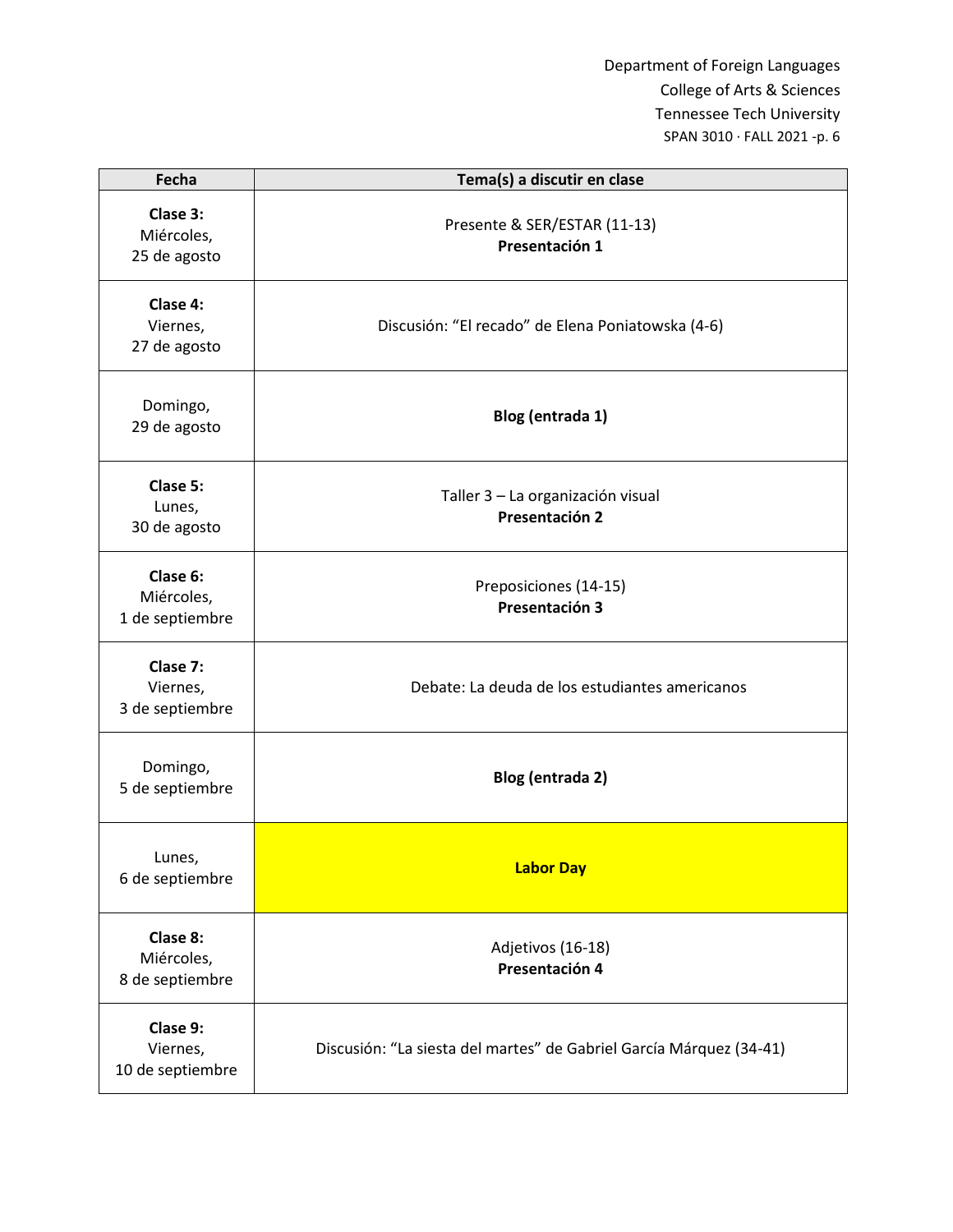| Fecha                                       | Tema(s) a discutir en clase                                         |
|---------------------------------------------|---------------------------------------------------------------------|
| Domingo,<br>12 de septiembre                | Blog (entrada 3)                                                    |
| Clase 10:<br>Lunes,<br>13 de septiembre     | Taller 4 - La voz pasiva y el SE                                    |
| Clase 11:<br>Miércoles,<br>15 de septiembre | Narración en pasado (46-49)<br>Presentación 5                       |
| Clase 12:<br>Viernes,<br>17 de septiembre   | Debate: Los problemas de ansiedad de las nuevas generaciones        |
| Domingo,<br>19 de septiembre                | Blog (entrada 4)                                                    |
| Clase 13:<br>Lunes,<br>20 de septiembre     | Taller 5 - La organización esquemática                              |
| Clase 14:<br>Miércoles,<br>22 de septiembre | Cláusulas adjetivas de relativo (50-52)<br>Presentación 6           |
| Clase 15:<br>Viernes,<br>24 de septiembre   | Discusión: "Una bandera rota y embarrada" de Isabel Allende (72-76) |
| Domingo,<br>26 de septiembre                | Blog (entrada 5)                                                    |
| Clase 16:<br>Lunes,<br>27 de septiembre     | Taller 6 - Los pronombres relativos                                 |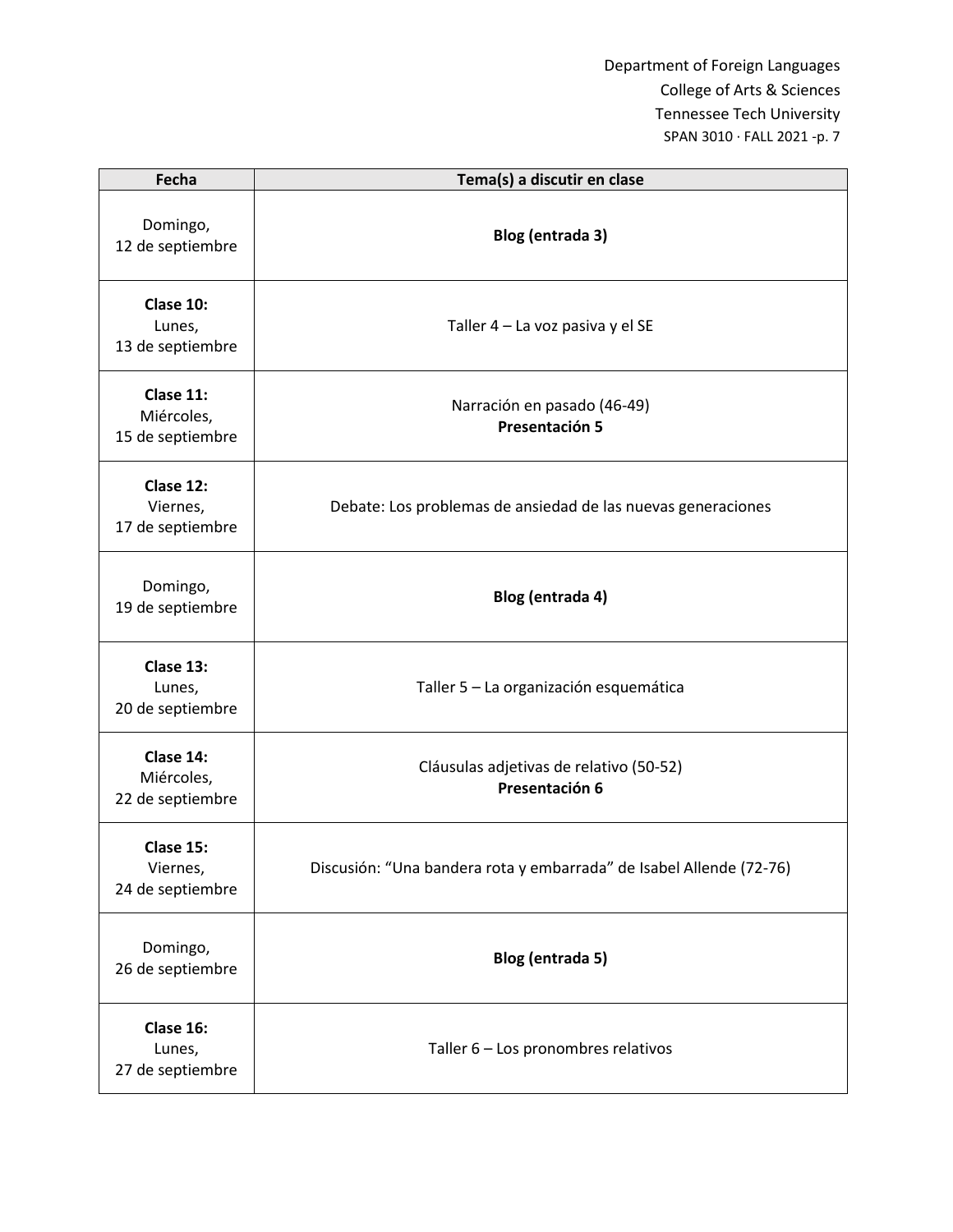| Fecha                                       | Tema(s) a discutir en clase                                                 |
|---------------------------------------------|-----------------------------------------------------------------------------|
| Clase 17:<br>Miércoles,<br>29 de septiembre | Construcciones pasivas (81-84)<br>Presentación 7                            |
| Clase 18:<br>Viernes,<br>1 de octubre       | Debate: Las notas de la universidad                                         |
| Domingo,<br>3 de octubre                    | Blog (entrada 6)                                                            |
| Clase 19:<br>Lunes,<br>4 de octubre         | Taller 7 - Cadenas léxicas                                                  |
| Clase 20:<br>Miércoles,<br>6 de octubre     | Futuro & Condicional (85-87)<br>Presentación 8                              |
| Clase 21:<br>Viernes,<br>8 de octubre       | <b>Examen Parcial</b>                                                       |
| Domingo,<br>10 de octubre                   | No hay asignaciones especiales                                              |
| Lunes,<br>11 de octubre                     | <b>Fall Break - Academic Holiday</b>                                        |
| Clase 22:<br>Miércoles,<br>13 de octubre    | Infinitivos & Participios (114-117)<br>Presentación 9                       |
| Clase 23:<br>Viernes,<br>15 de octubre      | Discusión: "La prohibición silenciosa de" de Ana Torres Menárguez (104-108) |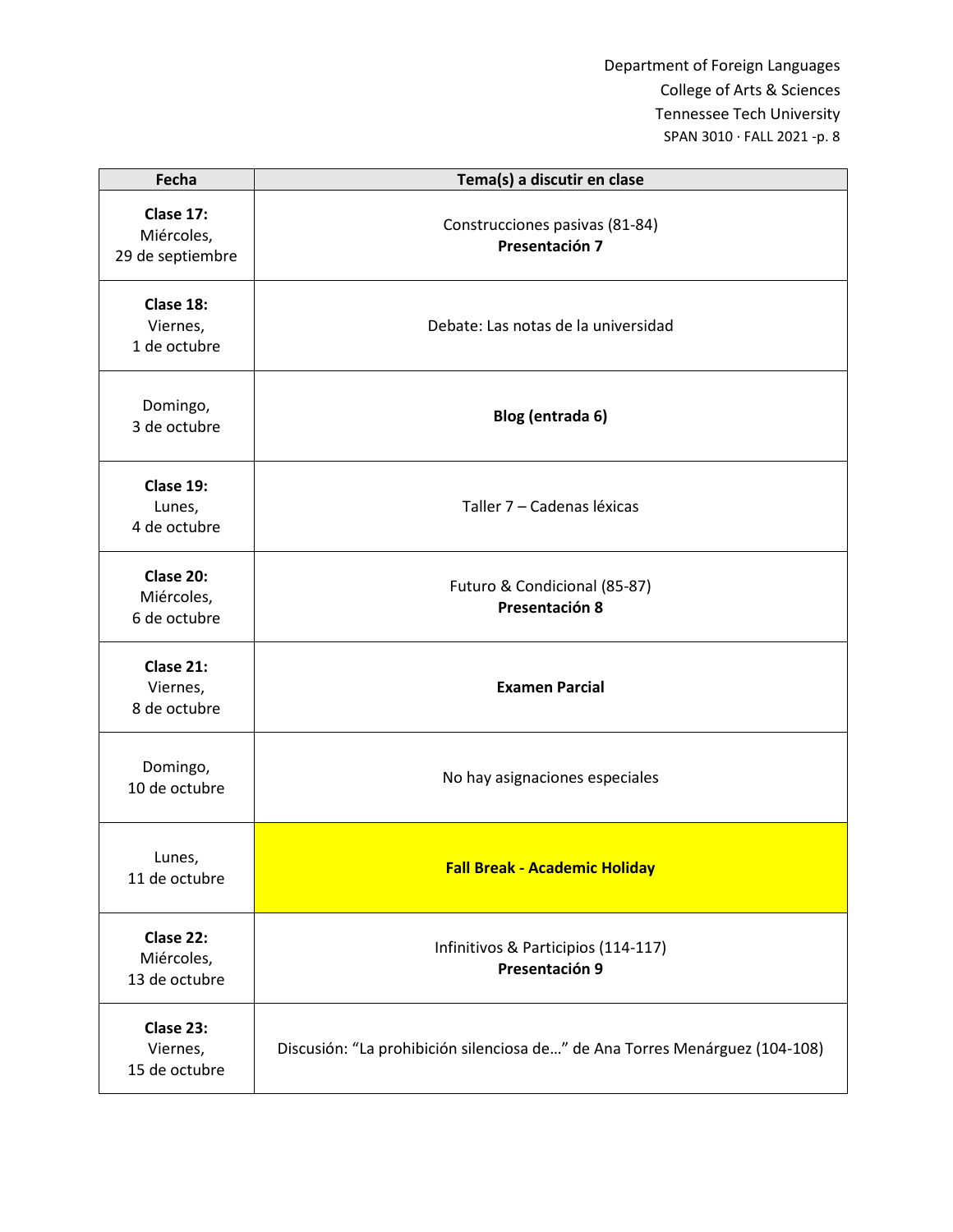| Fecha                                    | Tema(s) a discutir en clase                                                 |
|------------------------------------------|-----------------------------------------------------------------------------|
| Domingo,<br>17 de octubre                | Blog (entrada 7)                                                            |
| Clase 24:<br>Lunes,<br>18 de octubre     | Taller 8 - El enfoque de la tesis y los argumentos                          |
| Clase 25:<br>Miércoles,<br>20 de octubre | El subjuntivo I (118-123)<br>Presentación 10                                |
| Clase 26:<br>Viernes,<br>22 de octubre   | Debate: Estudiar una segunda lengua                                         |
| Domingo,<br>24 de octubre                | Blog (entrada 8)                                                            |
| Clase 27:<br>Lunes,<br>25 de octubre     | Taller 9 - La introducción y la conclusión                                  |
| Clase 28:<br>Miércoles,<br>27 de octubre | El subjuntivo II (152-155)<br>Presentación 11                               |
| Clase 29:<br>Viernes,<br>29 de octubre   | Discusión: "La civilización del espectáculo" de Mario Vargas Llosa (140-44) |
| Domingo,<br>31 de octubre                | Blog (entrada 9)                                                            |
| Clase 30:<br>Lunes,<br>1 de noviembre    | Taller 10 - La estructura del párrafo                                       |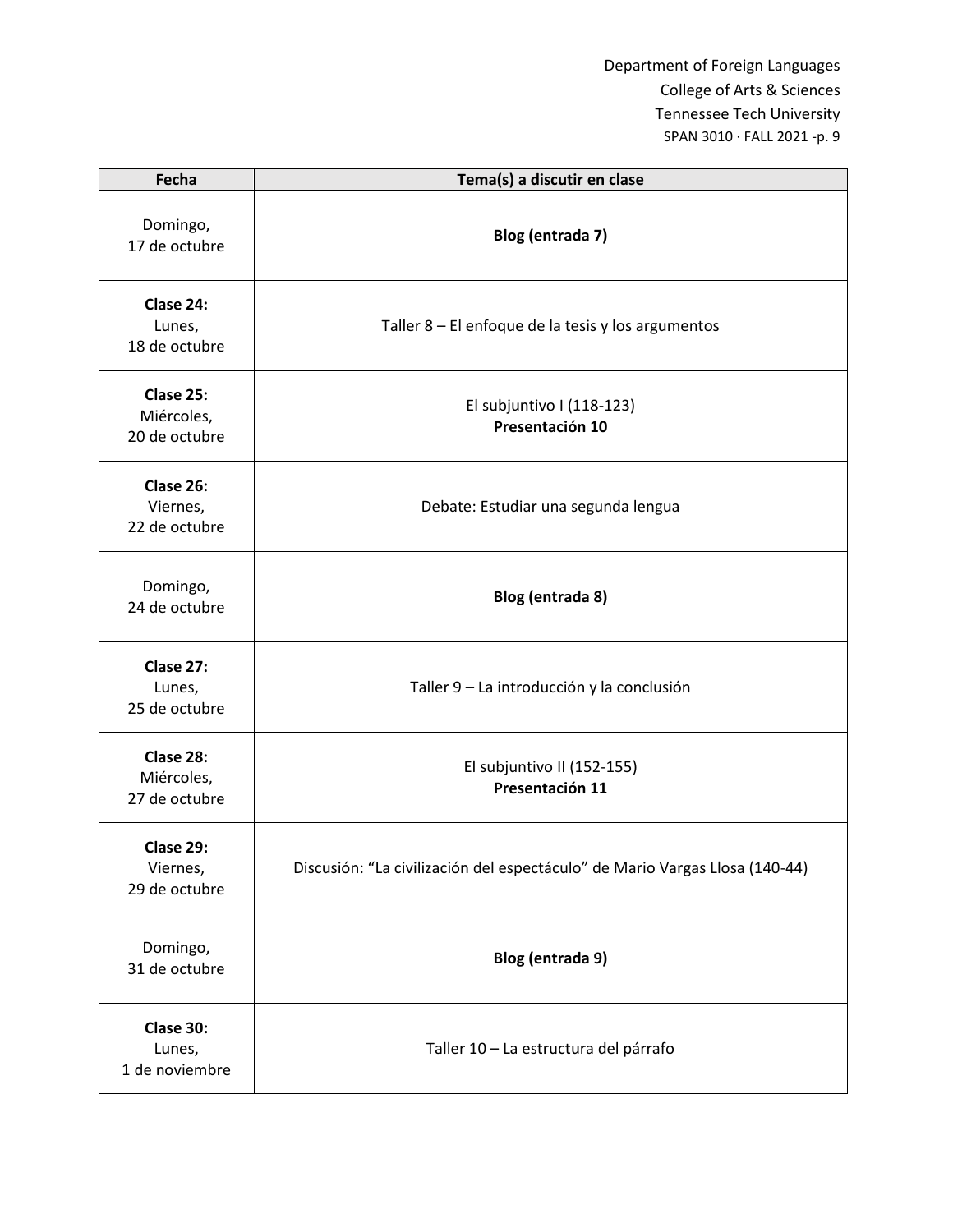| Fecha                                      | Tema(s) a discutir en clase                                       |
|--------------------------------------------|-------------------------------------------------------------------|
| Clase 31:<br>Miércoles,<br>3 de noviembre  | Otros usos de SE (156-158)<br>Presentación 12                     |
| Clase 32:<br>Viernes,<br>5 de noviembre    | Debate: La tecnología de reconocimiento facial                    |
| Domingo,<br>7 de noviembre                 | Blog (entrada 10)                                                 |
| Clase 33:<br>Lunes,<br>8 de noviembre      | Taller 11 - Los conectores                                        |
| Clase 34:<br>Miércoles,<br>10 de noviembre | Clausulas condicionales (159-161)<br>Presentación 13              |
| Clase 35:<br>Viernes,<br>12 de noviembre   | Discusión: "Sujetos en el margen" de Silviana Flores (176-81)     |
| Domingo,<br>14 de noviembre                | Blog (entrada 11)                                                 |
| Clase 36:<br>Lunes,<br>15 de noviembre     | Taller 12 - Relaciones cohesivas                                  |
| Clase 37:<br>Miércoles,<br>17 de noviembre | Perífrasis verbales & Verbos modales (190-193)<br>Presentación 14 |
| Clase 38:<br>Viernes,<br>19 de noviembre   | Debate: La culpabilidad de matar zombis                           |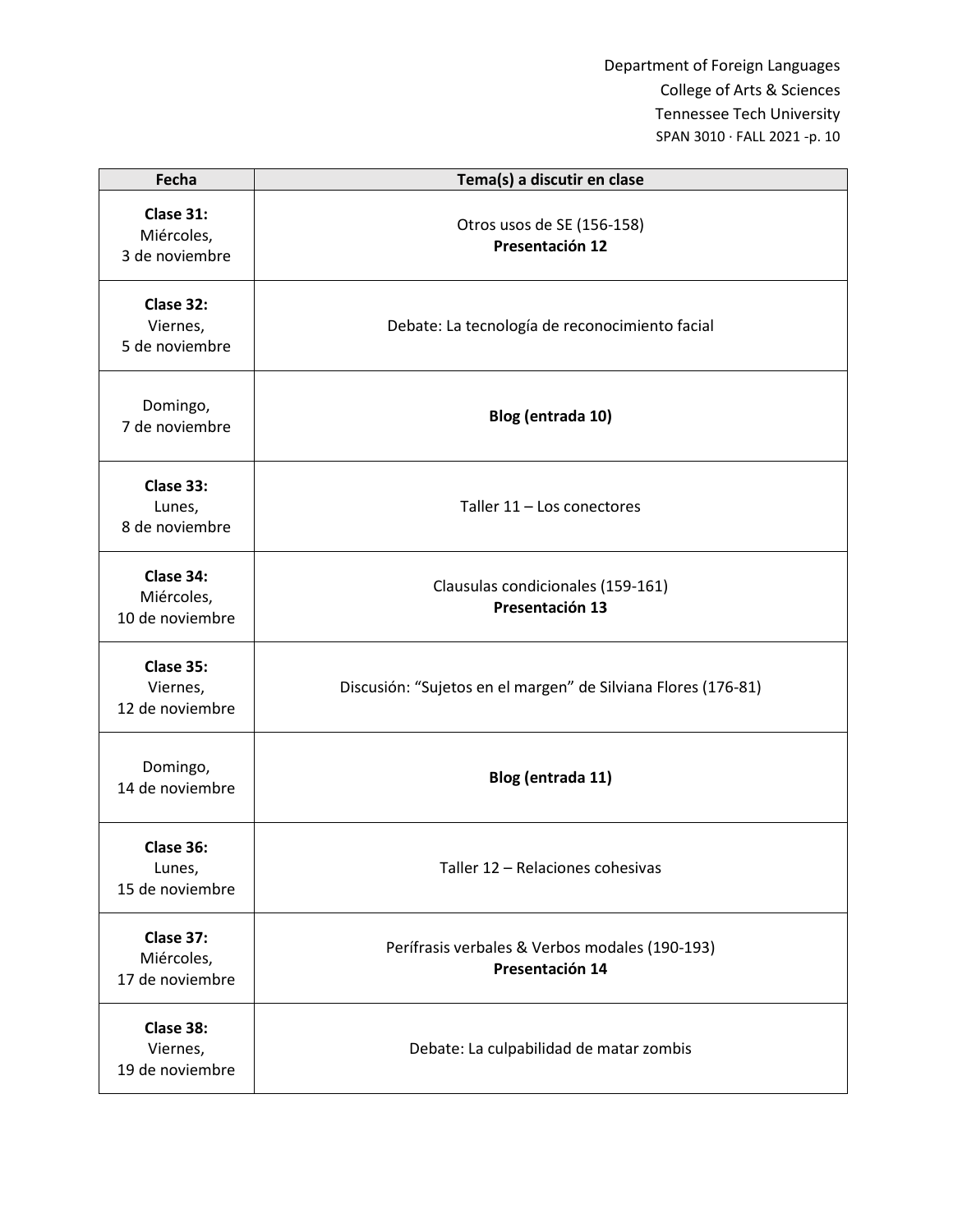| Fecha                                      | Tema(s) a discutir en clase                            |
|--------------------------------------------|--------------------------------------------------------|
| Domingo,<br>21 de noviembre                | Blog (entrada 12)                                      |
| Clase 39:<br>Lunes,<br>22 de noviembre     | Taller 13 - Análisis de ensayos I                      |
| Clase 40:<br>Miércoles,<br>24 de noviembre | Estilo indirecto (194-197)<br>Presentación 15          |
| Viernes,<br>26 de noviembre                | <b>Thanksgiving Holiday</b>                            |
| Domingo,<br>28 de noviembre                | <b>Thanksgiving Holiday</b>                            |
| Clase 41:<br>Lunes,<br>29 de noviembre     | Taller 14 - Análisis de ensayos II                     |
| Clase 42:<br>Miércoles,<br>1 de diciembre  | Taller 15 - Análisis de ensayos III<br>Presentación 16 |
| Clase 43:<br>Viernes,<br>3 de diciembre    | No hay asignaciones especiales.                        |
| Domingo,<br>5 de diciembre                 | No hay asignaciones especiales.                        |
| Clase 44:<br>Lunes,<br>6 de diciembre      | Taller 16 - Análisis de ensayos IV<br>Presentación 17  |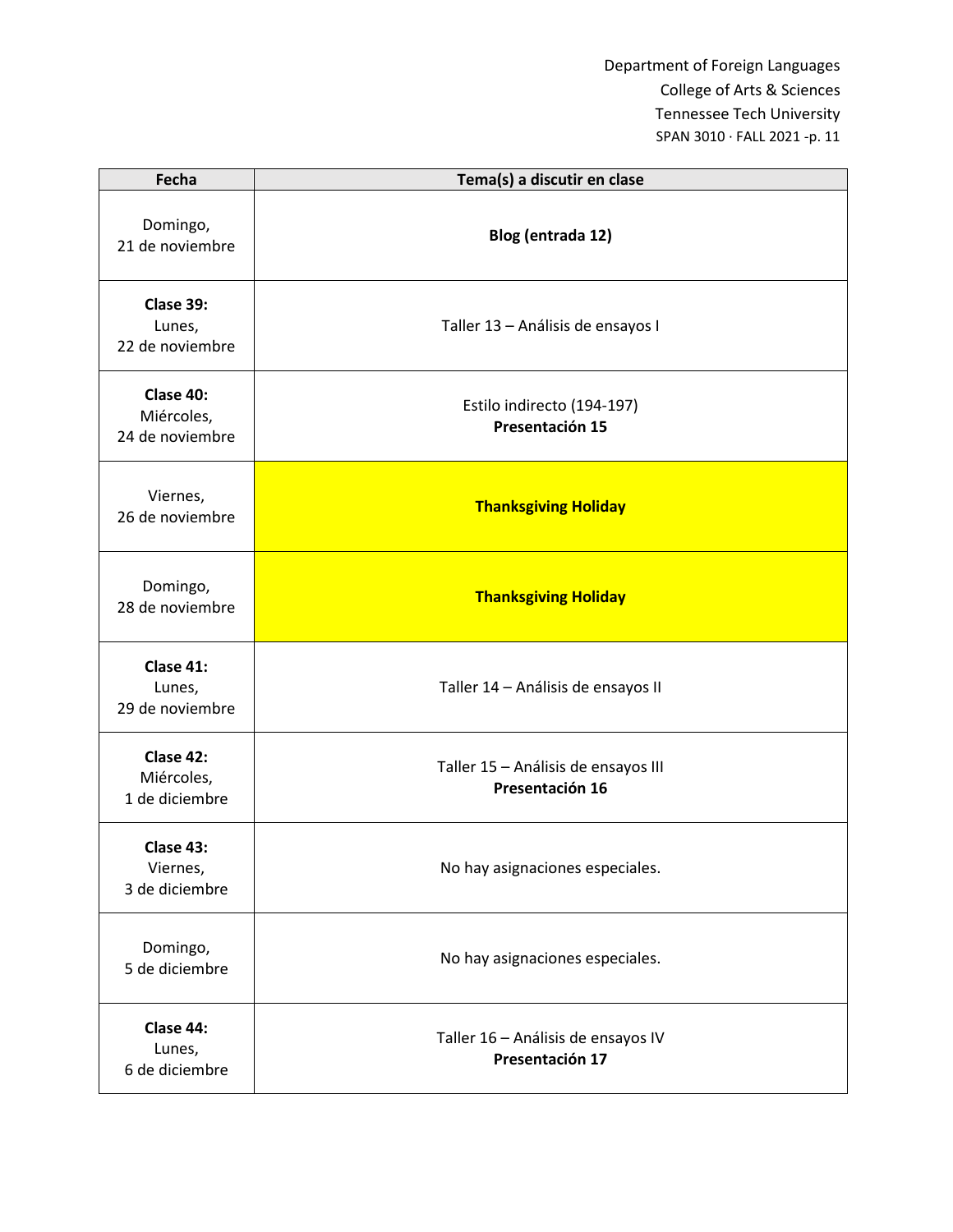| Fecha                                     | Tema(s) a discutir en clase                                   |
|-------------------------------------------|---------------------------------------------------------------|
| Clase 45:<br>Miércoles,<br>8 de diciembre | Últimas conclusiones del curso<br>Entregar el ensayo final    |
| Miércoles,<br>15 de diciembre             | <b>Examen Final</b><br>Oakley Hall 219<br>10:30 AM - 12:30 PM |

### **DIRECTIVES**

Students are responsible for the information in this syllabus throughout the semester. The instructor reserves the right to make changes to the syllabus and class assignments.

### **PREPARING FOR CLASS**

You are expected to have each day studied the assigned grammar before coming to class. Studying and doing the homework before each class will help you contribute to any class activity. You should always take notes as you study. Do not worry if you do not understand everything, and do not be afraid to ask questions. Conversation between the students and the instructor and, more importantly, among students is the essence of this class. Learning within this framework requires much more than mere attendance; it requires that each student actively participate in the class. It is critical to your success in this course that you not only study the materials but that you also actively reflect on them by taking notes, doing additional research, or approaching your classmates with questions outside the class.

### **CIVILITY**

Cellular phones, headphones, blackberries, laptops and any other such devices are strictly prohibited in this class. Let your instructor know if you are expecting an emergency call. Eating and drinking in this class is discouraged since communication among students is an essential element of the learning experience. All students are expected to pay attention to the instructor and to their classmates at all times and engage in each activity as expected of them. While in class, you will be expected to behave appropriately. Students who engage in inappropriate or disruptive behavior will be dismissed from the class. Inappropriate behavior includes sleeping or blatant lack of attention (gazing out the window, texting, working on assignments for a different class), private or unrelated conversations, disrespectful comments and disregard for directions as provided by the instructor or as expected from a college student. While in class, you should pay attention and participate actively in discussion when appropriate.

#### **UNIVERSITY PLAGIARISM POLICY**

Tennessee Tech University Student Handbook – Plagiarism (Academic Regulations)

When you use (for example, quote or even summarize or paraphrase) someone else's media, words, data, ideas, or other works, you must cite your source. You should be especially careful to avoid plagiarizing Internet sources (for example, e-mail, chat rooms, Web sites, or discussion groups). It does not matter whether you borrow material from print sources, from the Internet, from on-line databases, or from interviews. Failure to cite your source is plagiarism. Students who plagiarize may receive an "F" or a "0" for the assignment, or an "F" for the course.